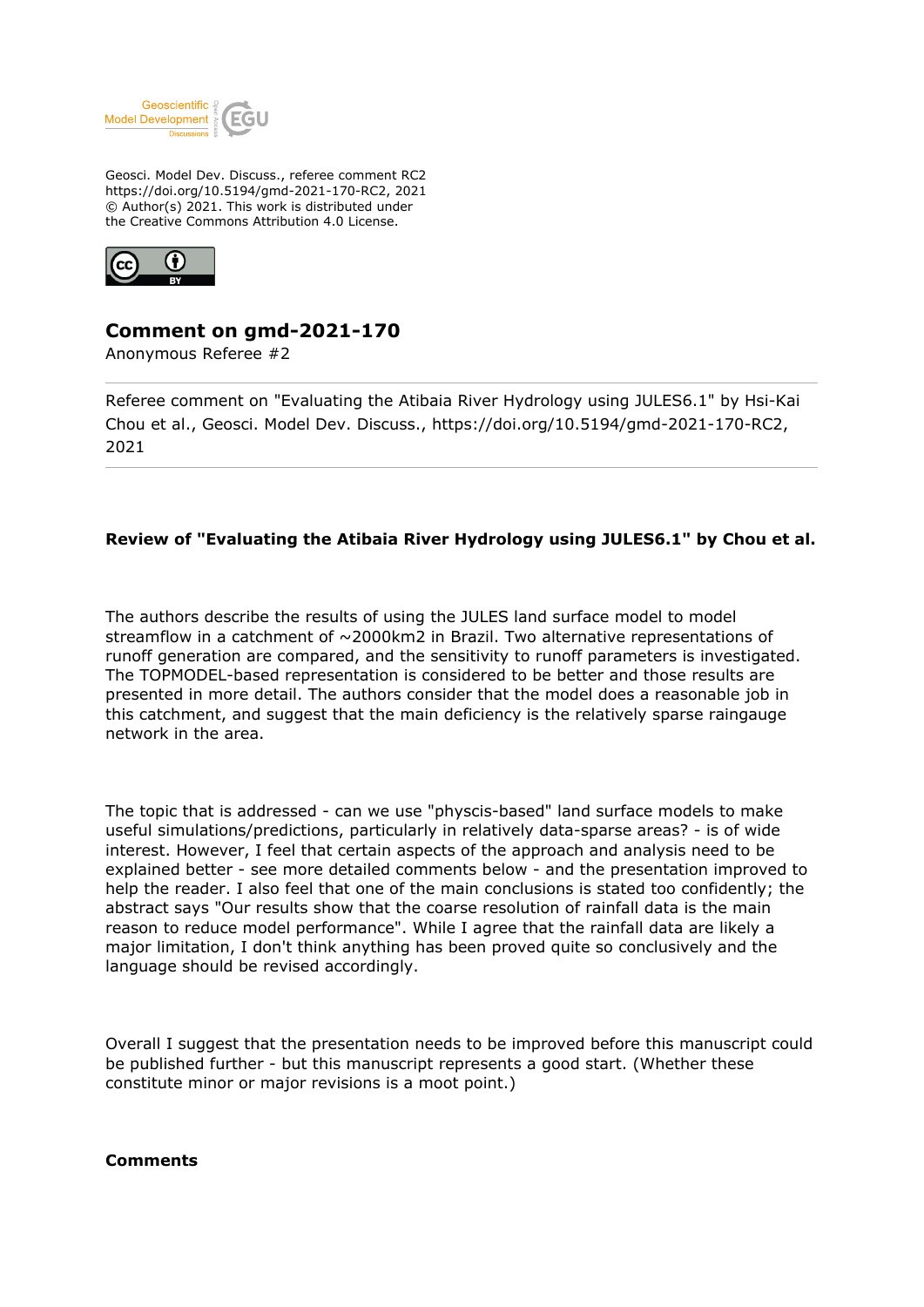Another highly relevant paper (because it looks at runoff production and riverflow in JULES, and the sensitivity of various runoff parameterisations) is Martínez-de la Torre et al., 2019, Using observed river flow data to improve the hydrological functioning of the JULES land surface model (vn4.3) used for regional coupled modelling in Great Britain (UKC2), Geosci. Model Dev., 12, 765–784, https://doi.org/10.5194/gmd-12-765-2019.

L31 and following: The phrasing and punctuation make some aspects slightly difficult to follow. Also the final sentence - there are already models, and the perceived need is for one in the public domain (which isn't quite was is said).

L32: The Sacremento model (SAC-SMA?) will almost certainly have papers that can be cited - assuming this is the same model.

L34: The discussion of Bayseian and MCMC models is confusing, as neither is used here. Clarify that these are possibilities, not currently used for this catchment.

L74-77: Much of this is about the region, not the model. Move to Sec2.2? Also you talk about sub-catchments before you have introduced us to the whole area (in Sec2.2). I would be tempted to move all the geogrphical information to before the model is introduced.

L74: Somewhere (probably near here) you should clarify that you run the model representing each sub-catchment (Fig.1) as a single model gridbox.

L76: How many data are missing? It would be good to know something about this aspect of data quality. Do you need to swap entire years, or can you just patch data where they are missing (e.g. days or months)?

L83-86: This is about your methodology, not JULES. I suggest this might be better in Sec2.3 (which could be renamed).

L86: The TOPMODEL parameterisation in JULES also includes an exponential decline with depth of the saturated hydraulic conductivity, with parameter f (see Gedney and Cox (2003) or Clark and Gedney (2008)). Results are potentially sensitive to that parameter (I expect), so why did you not include that parameter in your sensitivity analysis?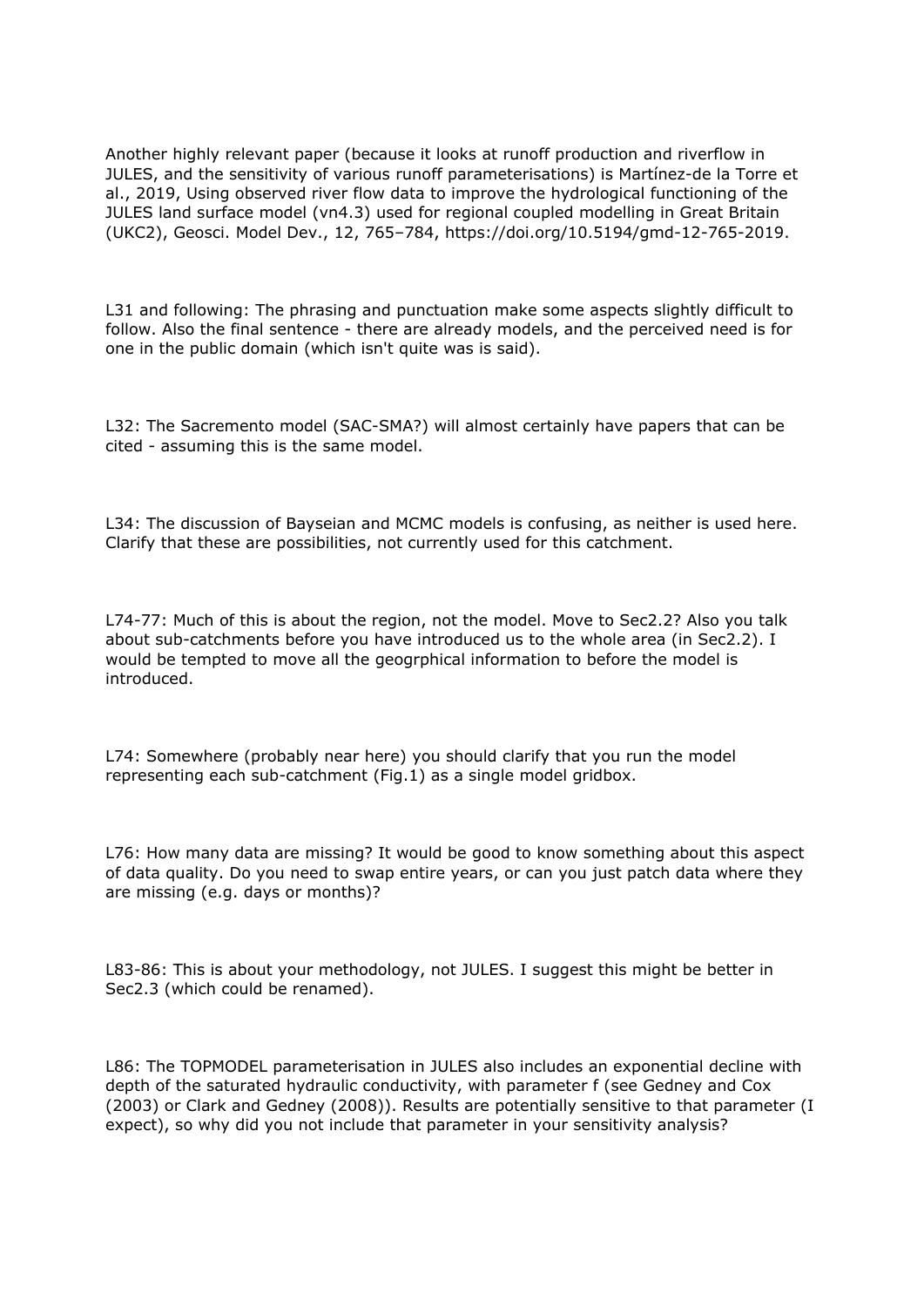L99: Time series - for how many locations? (Fig.1. tells us.)

L105: Note that higher resolution reanalysis-type datasets are available (e.g. ERA5-based data available via the Copernicus service) - not that that alone guarantees improved accuracy.

L130: This section only makes much sense if the reader is already familiar with the PDM and TOPMODEL parameteristions in JULES. In general these parameeristions should be introduced in more detail - e.g. assmptions, how they work, how they differ. The functional forms used should be presented in your manuscript, to save readers having to search through other papers, and so that they can understand how the parameters you vary are used in the model.

The model configuration (parameter values) and the modelling approach should be described in more detail. Suggestions and questions follow:

How did you go from the MODIS land cover map to fractions of the model surface types?

To what extent is the catchment hydrology modified by human behaviour? If modication is important, is this represented in the model?

What topographic index data were used for TOPMODEL?

How was the model initialised, and was there any "spin up" period?

How were all the other parameters and switches set - e.g. did you start from an existing configuration? A keen reader can find all the settings in the Zenodo bundle, but that still doesn't explain where they came from.

Were the optimal parameter settings determined using "expert judgement"? e.g. You present various statistics of the flow, and describe some of the model sensitivity, but how did you come to your final decision? It does not appear to have been through anything such as a weighted-average of the statistics. For some metrics PDM was better than TOPMODEL.

Was the sensitivity analysis performe "one at a time"? What about any possible interaction